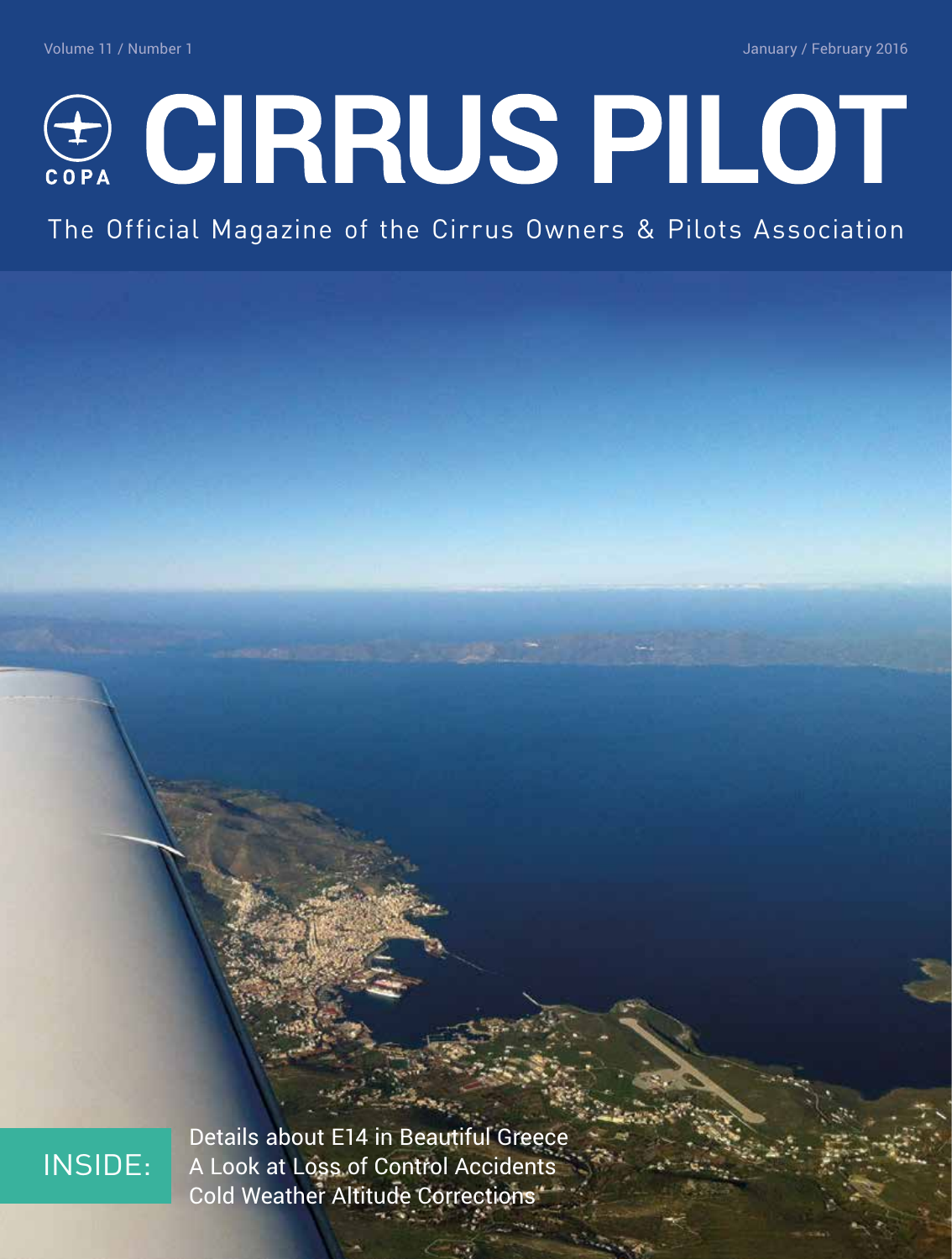#### JANUARY / FEBRUARY 2016 VOLUME 11, NUMBER 1

# **CIRRUS PILOT**

The Official Magazine of the Cirrus Owners & Pilots Association

### **CIRRUS PILOT**



*is the official member publication of the* **CIRRUS OWNERS &** 

2830 North Rancho Drive, Suite B

Las Vegas, NV 89130

#### **www.cirruspilots.org**

**COPA PRESIDENT** Andy Niemyer E-mail: president@cirruspilots.org Phone: (218) 343-1037

**EDITOR** Kim Blonigen E-mail: editor@cirruspilots.org

**ADVERTISING MANAGER** John Shoemaker 2779 Aero Park Drive Traverse City, MI 49686 Phone: 1-800-773-7798 Fax: (231) 946-9588 E-mail: johns@villagepress.com

**ADVERTISING EXECUTIVE ASSISTANT** Betsy Beaudoin 1-800-773-7798 E-mail: betsybeaudoin@villagepress.com

> **GRAPHIC DESIGN** Luana Dueweke

#### **PUBLISHER**

Cirrus Pilot is the official magazine for COPA. ISSN #19315376 (USPS #024-643) It is published bi-monthly by Cirrus Owners and Pilots Association 2830 North Rancho Drive Suite B, Las Vegas, NV 89130.

#### **POSTMASTER:**

**Send address changes to Cirrus Pilot (in care of) Cirrus Owners and Pilots Association, 2830 North Rancho Drive, Suite B Las Vegas NV 89130.**

Periodicals postage paid at Las Vegas, NV and additional mailing offices.

**MEMBERSHIP AND SUBSCRIPTIONS** To join COPA and get a subscription to this magazine go to www.cirruspilots.org

#### **ADDRESS CHANGES**

Please edit your address in your Member Profile at www.cirruspilots.org, or if you are unable, contact the COPA office.

> **COVER PHOTO** Provided by COPA Member Chris Leontopoulos

|                                                                                                                                                                                                                                                                                                                                                                                                                            | contents                                                                                                                                                                     |
|----------------------------------------------------------------------------------------------------------------------------------------------------------------------------------------------------------------------------------------------------------------------------------------------------------------------------------------------------------------------------------------------------------------------------|------------------------------------------------------------------------------------------------------------------------------------------------------------------------------|
| 4                                                                                                                                                                                                                                                                                                                                                                                                                          | <b>President's Column</b><br>Letter from COPA President Andy Niemyer                                                                                                         |
| 6                                                                                                                                                                                                                                                                                                                                                                                                                          | П<br>П<br>П<br>П<br><b>COPA News</b><br>п<br>ш<br>п<br>ш<br>п<br>m.<br>п<br>п<br>ш<br>п<br>ш<br>п<br>a a<br>ш<br>m.<br><b>COPA On-Ramp Now Live</b><br>w<br>m<br>u<br>w<br>w |
| 8                                                                                                                                                                                                                                                                                                                                                                                                                          | П<br>ш<br>ш<br>п<br>a a<br>п<br>a a<br>п<br>m.<br>п<br>w<br>w<br>ш<br><b>Jeppesen</b><br>п<br>п<br>п<br>п<br>П<br>п<br>П<br>П<br>П<br>The Story Behind Your Charts           |
| 10                                                                                                                                                                                                                                                                                                                                                                                                                         | <b>Regional News</b> GIL WILLIAMSON<br>Great Traveling with COPA in 2015 and More to Come in 2016                                                                            |
| 16                                                                                                                                                                                                                                                                                                                                                                                                                         | <b>Cirrus Perspective</b><br>Pat Waddick, President, Innovation & Operations, Cirrus Aircraft                                                                                |
| 20                                                                                                                                                                                                                                                                                                                                                                                                                         | <b>Member Spotlight KIM BLONIGEN</b><br>Pilot Partners: New COPA Couple Learning to Fly Together                                                                             |
| 24                                                                                                                                                                                                                                                                                                                                                                                                                         | <b>Migration 14</b> CRAIG ALBRIGHT<br>Homeward Bound! September 8-11, 2016, Duluth, Minnesota                                                                                |
| 27                                                                                                                                                                                                                                                                                                                                                                                                                         | Tech Talk MIKE BUSCH<br><b>Tectonic Shifts</b>                                                                                                                               |
| 32                                                                                                                                                                                                                                                                                                                                                                                                                         | <b>European Migration (E14)</b><br>A date to note in your diary TIMM PREUSSER<br>May 25-29, 2016                                                                             |
| 38                                                                                                                                                                                                                                                                                                                                                                                                                         | First Person AMIR and TAMRA HYSTER<br>Our World Mission, Part 4                                                                                                              |
| 46                                                                                                                                                                                                                                                                                                                                                                                                                         | <b>Safety Talk</b> RICK BEACH<br>COPA/Cirrus Aircraft Examine Loss of Control Accidents                                                                                      |
| 51                                                                                                                                                                                                                                                                                                                                                                                                                         | <b>Baby, It's Cold Outside MATTHEW MCDANIEL</b><br>Complying with Mandatory Cold Temperature Altitude Corrections                                                            |
| 56                                                                                                                                                                                                                                                                                                                                                                                                                         | <b>Medical Musings</b> DR. JERROLD SECKLER<br><b>Pilots and Skin Cancer</b>                                                                                                  |
| 58                                                                                                                                                                                                                                                                                                                                                                                                                         | <b>Training</b><br>TRIP TAYLOR<br><b>Training the Pilot Within</b>                                                                                                           |
| 60                                                                                                                                                                                                                                                                                                                                                                                                                         | <b>COPA Technical Liaison Activity</b><br><b>TIM TIMMERMAN</b><br><b>Alternators</b>                                                                                         |
| 65<br>66                                                                                                                                                                                                                                                                                                                                                                                                                   | <b>Cirrus Service Center Spotlight</b>                                                                                                                                       |
| <b>Cirrus Authorized Service Centers</b><br>Copyright© 2016, Cirrus Pilot. All rights reserved. The act of making a submission for publication is an express<br>warranty that such contribution does not infringe on the rights or copyright of others. Nothing appearing inCirrus<br>Pilot shall be reproduced or distributed without the express permission of the publisher. Printed in the United<br>States of America |                                                                                                                                                                              |

Articles submitted for publication by members may contain opinions or specific recommendations. Such opinions and recommendations are solely those of the author, and do not necessarily reflect the official viewpoint of COPA. COPA does not endorse any practice in violation of published FAA regulations or the aircraft POH/FOM.

Advertising in Cirrus Pilot does not necessarily imply endorsement. Questions and requests for media kits should be directed to the Advertising Manager.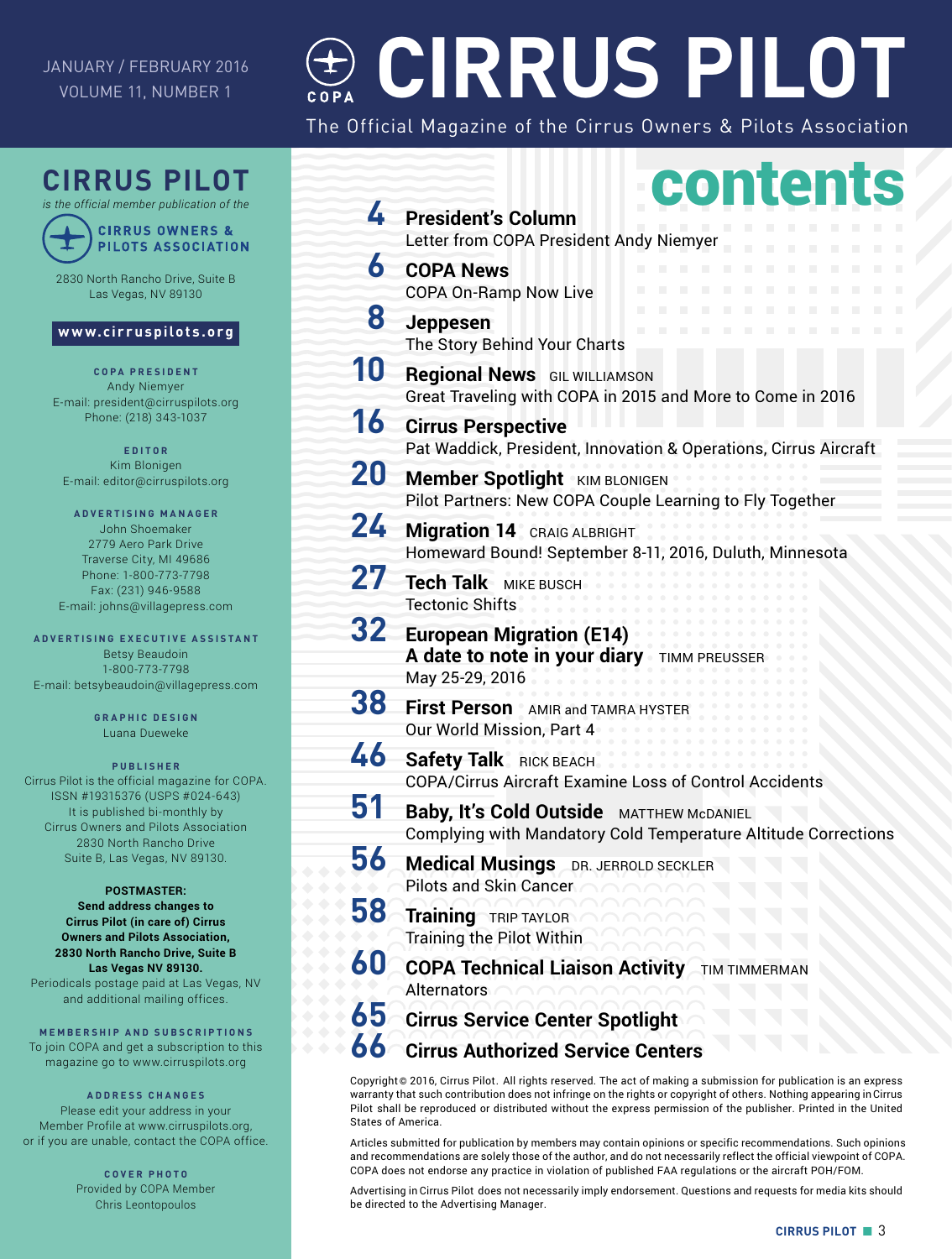# **Our World Mission Part 4**

by AMIR and TAMRA HYSTER

*Editor's Note: The following is Part 4 of Amir and Tamra Hyster's journey, as they travel the world on their way back home to Australia after purchasing their third Cirrus in the U.S. In Part 3, they flew their new-to-them SR22 via Canada and Greenland to Scotland, where they had an extended stay, then onward with stops in Croatia, Greece, Cyprus, Israel and Jordan. Read below to find where their adventure takes them next.*

#### 20 September, 2014 – Amman, Jordan to Manama, Bahrain

This was our longest international flight of the entire trip – over 870 nm with a flight time of nearly five-and-a-half hours, over-flying Saudi Arabia. We had to use the most careful and precise planning for this leg. For example, on the way to Amman, we avoided Egypt's Sinai desert due to terrorism risk, and instead of using Aqaba (which is at sea level) as our departure airport, we chose Amman, which is 3,500 AGL and thus saved us over a gallon of precious fuel. It was all about minimizing the risk in this harsh and dangerous environment. Meticulous planning of last possible turnaround or diversion points under multiple scenarios took Amir days in the making. ATC was very accommodating and gave direct routing as much as possible. Once at altitude, Amir leaned the fuel to consume between 12 and 13 gph, enabling us to fly the range that we required to reach Bahrain with over an hour of fuel in reserve.

Within a half-hour, we were over Saudi Arabia flying in some sections about 30 miles south of its border with Iraq and with good tailwind, right when we desperately needed it. The landscape was beige with swirls of imaginary rivers, dry and barren, with ground temperature of over 120° F, however there was a large span of agricultural crop circles, which looked green and lush.

Nearly three hours into the flight, we were more than halfway across Saudi Arabia in a VHF "hole" with no radio



*The Cirrus parked amongst the jumbo jets in Bahrain.*

communication. We were given two radio frequencies to contact – one at Tamron and, if unable to contact them, Emaro. We couldn't contact either at that time; it was very quiet in the air  $-$  no chatter from other aircraft ... nothing. It was rather soothing. We weren't worried as we were familiar with the feeling, having flown many times through the Outback of Australia, where communication is also lost. Saudi Arabia and Australia are very similar in that they both have vast remote desert, although Saudi is on a grander scale. It resembles pictures of Mars with craters and pits on red sandy dust.

Forty minutes prior to landing, the radio started to become very active, the sand dunes below us turned to light beige and civilization started to scatter the landscape. How people survive in the middle of this extreme desert is remarkable. The thermals were throwing us around a bit as we were trying to descend to 7,000 feet. We progressed over the city of Riyadh and were given a spectacular view of the coast over the Persian Gulf where the air calmed down. It was 19° C at 7,000 feet and much warmer in the cabin.

We were vectored in an arc for approach to RWY 30R, circling Bahrain over the Gulf and landed without delay amongst many Gulf Air jets. We taxied to the parking spot

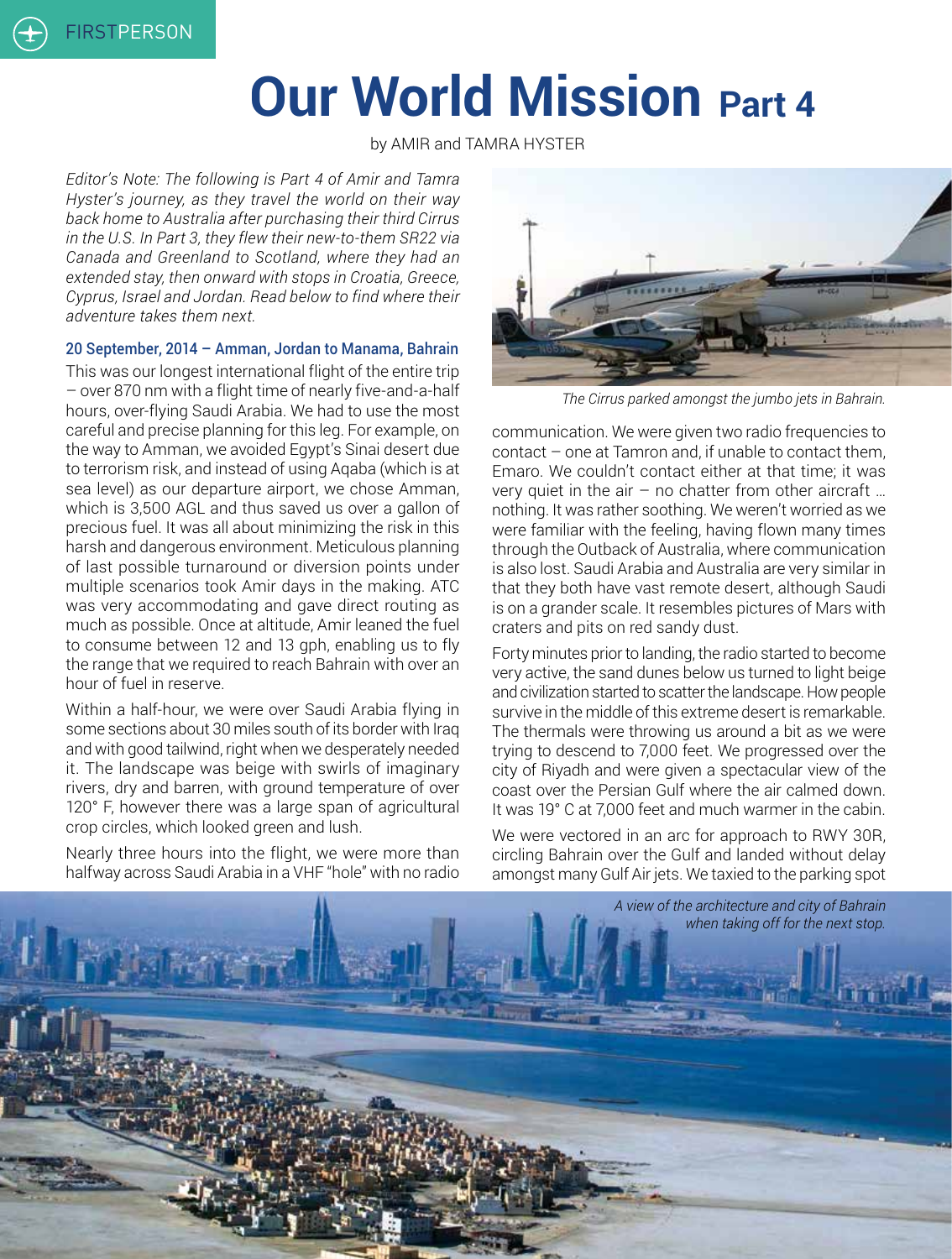allotted to us, a jumbo jet space that made the Cirrus look like a spec alongside the big jets. When we opened the doors, the heat hit us full force. A car was waiting for us so we sat inside in the air conditioning while we waited for the fuel truck. There were a few phone calls back and forth and we were told the fueler wouldn't accept credit cards or cash, since one of his employees took cash from a private jet and disappeared back to Pakistan never to be seen again. He wanted a prepayment direct deposit, but it was the weekend and impossible to comply with. After going back and forth for 90 minutes, we proceeded and took off to clear customs, immigration and prepaid our local agent for some fuel. This was the first stop of our trip that we were wearing our pilot and crew uniforms, and we were glad we did, as things progressed much quicker and without fuss. When you are suitably attired in this part of the world, the uniform talks. It is "Yes Captain; whatever you need, Captain." The respect is evident.



*The ports of the petroleum industry in Qatar with oil tanker ships docked.*

We spent two nights in Manama, Bahrain at the InterContinental Hotel. It is a modern, well-organized city. The weather at night was considered to be cool at 40° C, but we couldn't be outside for more than an hour. We visited an ancient site of an old Portuguese port and fortification, the great Mosque, and drove around the city looking at the interestingly shaped buildings. The hotels were very opulent with the best quality of everything; it was very pleasant to stay in some luxury.

#### 22 September, 2014 – Manama, Bahrain to Muscat, Oman

The night before, we were doubtful that we were going to receive clearance to fly to Muscat. We were sitting with some new friends at the lounge discussing the problems of the world, awaiting an email for clearance from Oman. After a few calls to our wonderful agent, Mike Gray at White Rose Aviation, and Oman Air, the handler

# **Cirrus Authorized Service Center**



- Annuals, repairs, modifications & upgrades
- CAPS Parachure repack center ■ Air conditiong & TKS service

**Mention this AD** and get the following prices: Basic Parachute repack special \$15,600.00 ● Includes parts, labor, shipping and tax

● Annual inspection including oil and oil filter \$2,400.00

Call Dan today for details and to schedule an appointment **530-273-5273** or email us at *sierramtnaviation@gmail.com*



*Your Premiere Aviation Maintenance Facility Located at the Nevada County Airport in Grass Valley CA*

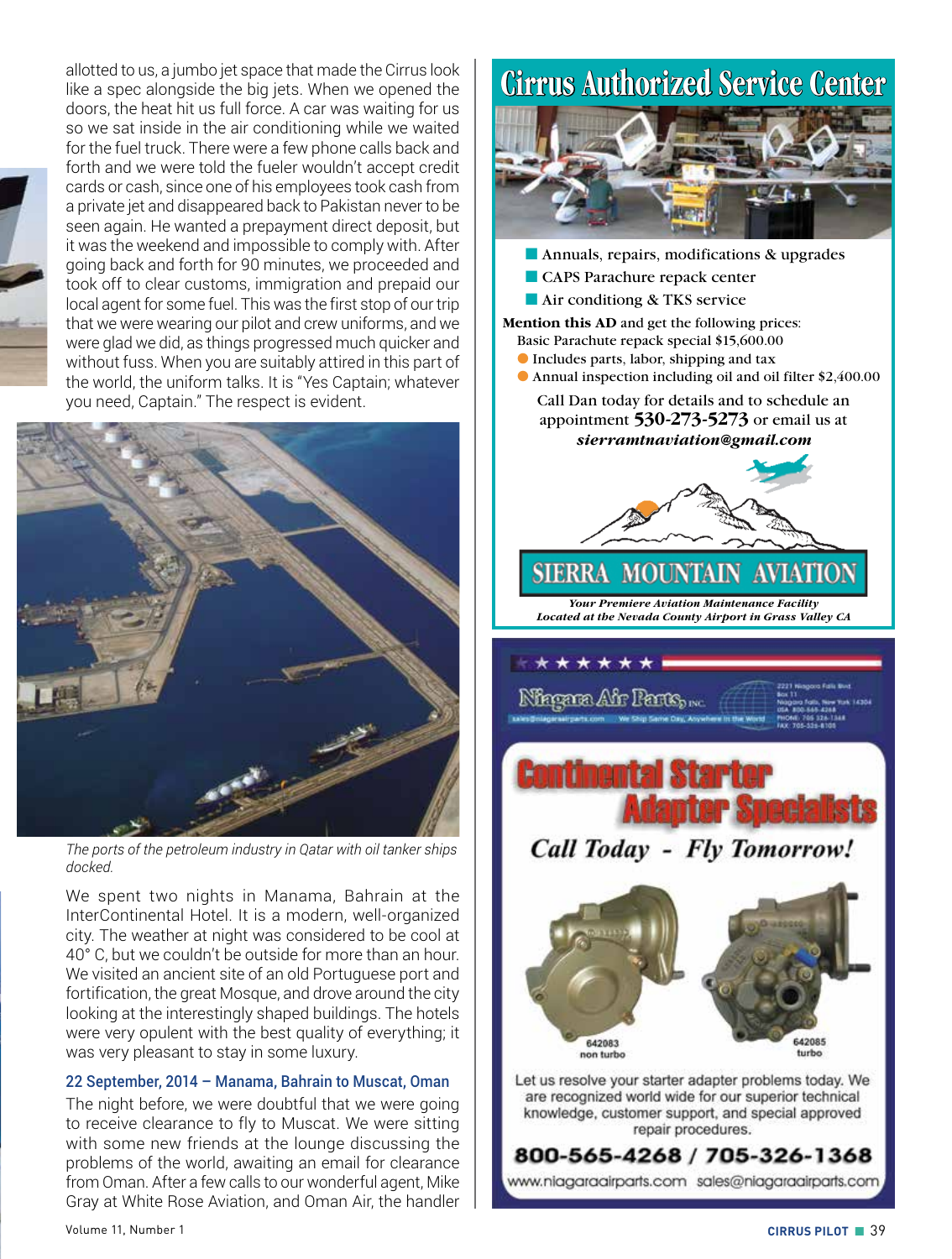

*The Barr Al Jissah Resort in Oman had been carved out of the sandstone mountains.*

in Oman, we were contemplating another day in Bahrain when the phone call came through that we were cleared for departure at 8:00 a.m. UTC. Amir interacted directly with the fuel company as they and our agents were not on good terms, three hours later we received the fuel.

We were flying over Qatar on the north coastline heading directly for UAE, mostly over the water of the Persian Gulf with Iran on our left side. The air was a little bumpy, but not unpleasant for this part of the Earth; it was blue skies, very hazy, and an outside temperature of 14° C at 9,000 feet and a headwind of 17 knots.



Our view was of the petroleum industry of Qatar and the port with many oil tanker ships docked, and the strange sight of an excess of burning torches at each dock. There were at least 10 ships offshore waiting their turn to dock and fill up. The chatter in the air, in mostly English and a little Arabic, was very busy with Qatari Airlines heading into Doha. We also heard many U.S. Navy and Air Force planes from aircraft carriers and fixed bases in the area.

Abu Dhabi came into view – a well spread out city, and as we continued through the UAE, we could see masses of housing developments. There were also small agriculture farms reclaiming a bit of the desert; it was quite amazing to see how much of the desert had become habitable thanks to Israeli made desalination plants, although even from our altitude we could see the battle they must have with the shifting sands.

We flew over the mountains surrounding Oman and were given a straight-in approach to Muscat airport, right behind a USAF helicopter with the call sign "Cowboy 6," and floated over a beautiful green park to the runway. As we taxied off the runway, there was a "follow me" car guiding us to the parking and service area. For some reason they were directing us to a very deserted back end of the airport, where there was nothing but a tarmac to park. Amir jumped on the radio and asked why they were putting us in such a position. They were under the impression that we didn't need any servicing, which infuriated Amir, as he was very particular the entire way that he needed the toilet and was given priority from ATC on arrival to Muscat for that reason, but unfortunately the handler was unaware of this. We were re-directed to a parking spot directly next to the terminal and the fueler. For the next four hours, we had to try to convince the fuel company to fuel us. Avgas was a problem because it needs to be imported from Spain in drums, which are then manually moved into fuel trucks to be pumped into an airplane. It was clear that the fueler was not great friends with the handlers, so he was not happy to do the job without prior arrangement of at least three days. The handler hadn't advised them they needed to fuel avgas that day. We wouldn't leave the plane without it being fueled up as condensation could accumulate in the tanks if they were left empty in this heat for any length of time. My sweet-talking pilot went to the office of the refueling company and after 10 minutes, magic happened and we had avgas. After further waiting and negotiation, changing of money (as they would only accept cash in their own currency), we were fueled and ready to be guided to the parking area for our four-night stay. We were escorted to the other side of the airport by a "follow me" car and a passenger bus, and then taken to customs and immigration.

Oman was beautiful! We drove out of Muscat along the coast to our hotel, the Shangri-La. Unlike UAE or the other Middle Eastern cities, Oman was spotlessly clean, with traditional style buildings and gates to every city via highways. Lush green gardens and miles of flowers and date palm trees were everywhere, along with grand government estates and the most beautiful beaches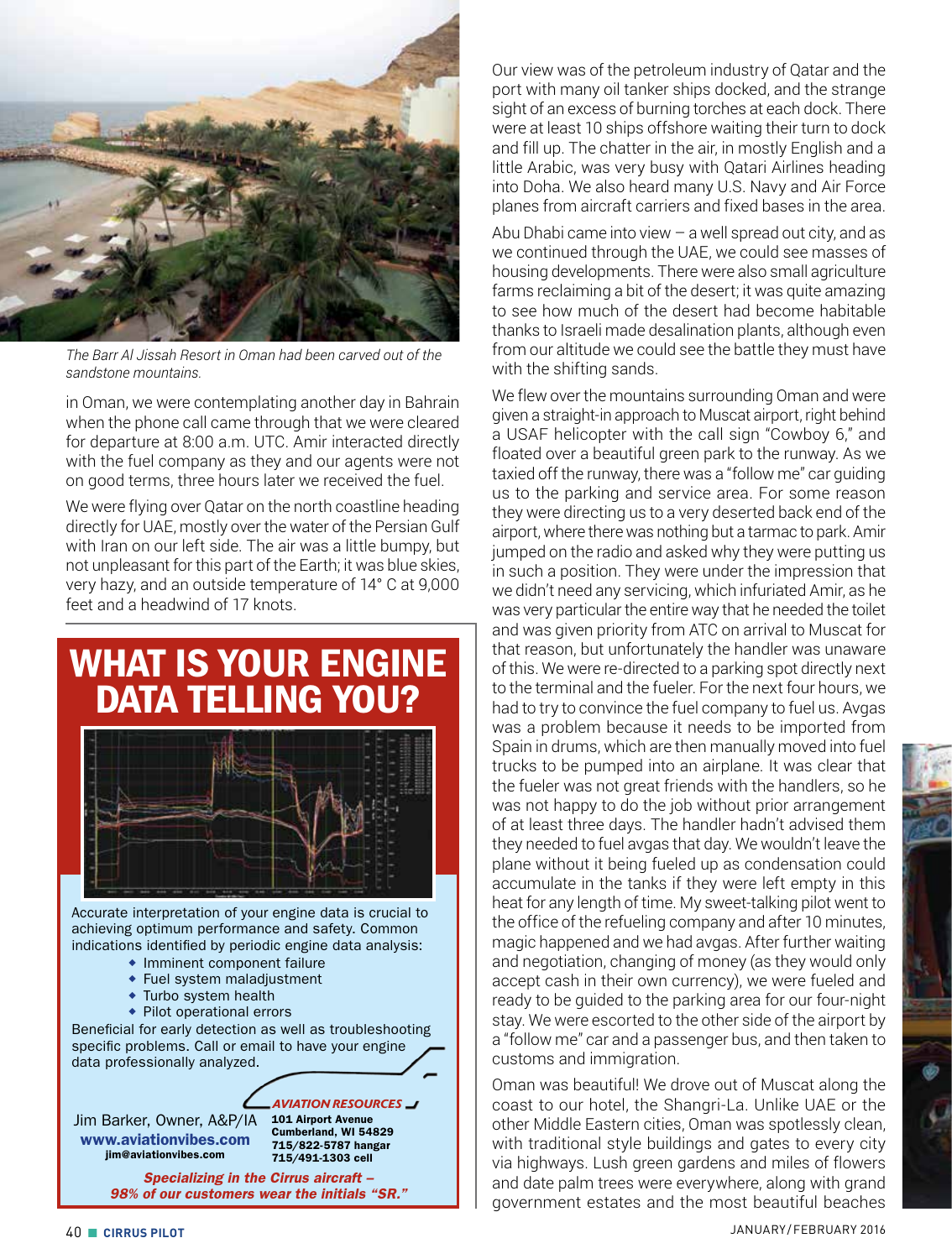and coastline we had encountered in the Middle East. We were truly amazed when we arrived at the Barr Al Jissah Resort – there were three resorts that had been carved out of sandstone mountains, a spectacular sight. There was a lot to see in Oman, from desert to Wadi (Valley), water holes, souqs, old forts and castles; it was a clean, safe place to explore. As Muscat was lacking nightlife, restaurants and cafes, we ate at the resort every night, although a bit expensive, it was very good food and superb service. While in Oman, we had purchased food for our next legs of the trip, as we didn't want to risk eating anywhere in Pakistan, India or Bangladesh.

#### 26 September, 2014 – Muscat, Oman to Karachi, Pakistan

After four fantastic nights in Oman, we departed after an early rise; ATC gave us an immediate departure on RWY 8R which was not active for the other jets, saving us a lengthy taxi and waiting time. Once airborne, we were at our cruise level of 11,000 feet when we received a message from ATC that Karachi can't accept us at that level, they required us to be at FL270. We advised "negative," and they countered with FL210, we



*The Happy Bus in Pakistan.*

wanted to conserve oxygen and so we again responded with "negative." It was much like a bidding auction; we eventually settled on FL150. They changed our waypoints which took us 10 miles right of Iran, over water, then to waypoint PI along the coast of Pakistan; we were wearing our life vests which were relatively uncomfortable, but we always conform to safety first. We were happy at our negotiated level as the headwind was significantly lower  $-$  at FL110, we had 27 knots of headwind, at FL150, we had 17 knots.

We arrived at Karachi and were escorted to the clearance area where they greeted us with armed guards, airport operations personnel and armed police. One person questioned us as to why we arrived at that time and especially on Friday, to which we responded that it was the time Pakistan allocated to us. Another person immediately requested the GENDEC-general aviation declaration form, which we had prepared for Muscat, but didn't know it would be required in Karachi. We were lucky we kept it and could find it. We then waited on the tarmac for one "official" to take the form somewhere (they all wanted to go pray, as it was Friday). When he finally came back two hours later and said we were cleared, we waited another two hours for the fueler. They took another hour to fuel, pumping manually from drums at 29 USD a gallon. The handlers refused to speak to me, take my luggage or even look at me; they didn't hide their dislike of us and the West – it was a very uncomfortable feeling to say the least.

Once again the handler hadn't organized the fuel prior to our arrival and they obviously didn't have a relationship with them to ensure a speedier service. It was clear that they need to pay cash for the fuel themselves and thus they had to wait for us to arrive before starting the process and getting the permissions required to bring the fuel from the depot outside the airport. There was paperwork galore. They were reluctant to even call to hassle them; if it wasn't for us doing so, the





**Guaranteed 10 Day Instrument Training.** The training was intense, but it is just what I needed due to my schedule, and I got through the check ride making me a safer and more knowledgeable instrument rated pilot. I would recommend AFIT to anyone wanting an instrument rating. Bill was enjoyable to be around with his positive attitude about everything.

**Mike Watts**, Executive Chairman/Founder Sunstate Equipment Co., LLC, Phoenix, AZ

#### **Visit** www.afit-info.com **for more info or call** 866-270-8224

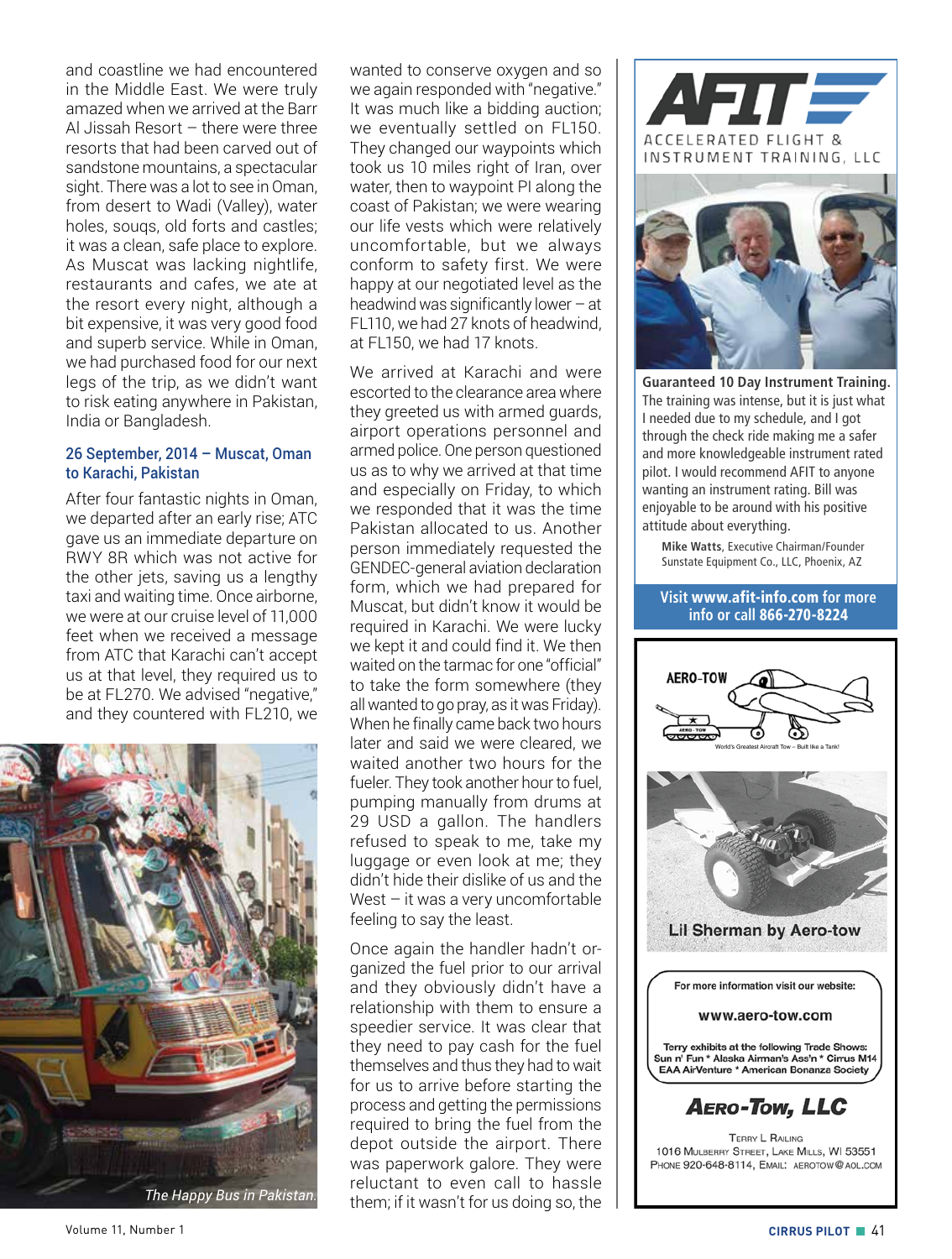process would have been even longer. To put it mildly, this was not the United States and service there was dismal and frustratingly lacking. After the first two hours in over 40° C temperatures with no shade, Amir convinced one of the handlers to take me with armed guards to the airport to wait in air conditioning as I was not feeling very well (always a good ploy!). We had two groups of guards protecting us, one was in blue uniforms and the other had white; the reason for two different police groups was to watch each other and prevent either of them from harming us.

While I waited at the airport, I was able to go to the restroom, if that was what you could call it, it was dirty, broken and had no supplies – one of those places you get out of as quick as you can before you catch anything. Only one flight arrived during my two-hour wait, and they all started to line up for immigration processing with only men in the seven lines. When all the men cleared out, the small group of women, all in full burka, were allowed to go to the single special counter marked as "unaccompanied children and women". The men were able to gather however they wanted. ALL of them looked at me like I was the enemy, sitting on a chair with my white short-sleeved airline shirt on with no head scarf or burka. The hate was everywhere; we were the only two Westerners to pass through the airport in four hours. I then realized that the guards around me were not to ensure that I don't enter Pakistan without permission but to protect me from the customs officers, the "moral" police and the "moral" crusaders.

We exited the airport, passing a huge "welcome" sign saying "Death to the USA, the West and Israel." We were driven straight to our heavily barricaded, secured hotel, the Marriott. We were the only Westerners there, and again everyone stared at us, no one acknowledged us, they just gave strange looks, and so we sat in the main area enjoying the commotion we were causing.

We visited the hotel's excellent business center and used all four of the computers, wheeling from one to the other, printing off Rocket Route's brilliant flight plans and schedules for the next legs of the trip. We didn't dare leave the safety of the hotel as Karachi and Pakistan were dangerous places, especially for us foreigners.

If you rightfully ask why we traveled there in the first place, our only reason was the avgas, as we didn't have extra fuel tanks; we should have, however, just made it a stop for fuel and continued immediately. When planning the trip, we had seen that the Australian team would play cricket against Pakistan at the same time we were going to be in Pakistan, so we assumed that if it was safe for them, it should be okay for us … except that the cricket game was actually played in the UAE and not Pakistan, as it was deemed not safe for the Australian team to travel to Pakistan. Until conditions change in this country, we highly recommend avoiding coming to this part of the world!

#### 27 September, 2014 – Karachi, Pakistan to Nagpur, India

We woke early to meet the handler at the airport at 5:25 a.m., but he wasn't there and we had to chase him down;

42 ■ **CIRRUS PILOT** JANUARY /FEBRUARY 2016

we waited for him a short time outside the terminal without security, which was a very uncomfortable situation. Security and immigration went very quickly and we were bussed out to the plane, the smallest one at the airport. ATC in Karachi was exceptionally professional, they spoke with a U.S. accent; it was obvious they had trained in the United States and knew how to serve the pilots. The early departure was needed due to our destination airport in Nagpur closing at 1:00 p.m. and we wanted to leave Pakistan as quickly as we could. We were airborne as the sun was starting to rise and were soon crossing into India and seeing the area that was affected by recent floods – the result of the same monsoonal rains that we were waiting to clear before we could fly through this part of the world. It was mainly agricultural lands, but as we continued, it looked like we were flying over water; the entire land mass was covered for at least a 700-mile radius – it was vast.

We sent an SMS via the satellite phone to the handler in Nagpur advising our arrival time of 5:15 Zulu and asked that they have the fuel ready; although we knew it would also be a pantomime, it couldn't hurt to ask. Cruising 187 knots at FL110 with a slight tailwind, the weather was clear. Three hours into the flight, we encountered clouds and could see towering cumulonimbus; we requested a higher altitude and started to divert around while still in clouds, we crested out of the clouds at FL150. Our slow descent into Nagpur saw the skies clear, but hot with hazy conditions. We landed, and the handler was waiting for us; he went right away to get the fuel drums, however it was still a two-hour affair to fill up in heat of 38° C (101°F). We were not allowed to go into the terminal or restroom, and the only source of shade was an old bus on the other side of the tarmac. I sat on this bus for a while then walked to the terminal to see if they would let me in, but the armed guard blocked the door. Without a Visa we were not permitted anywhere. We began the act of "Madam is not well," and "The weather is not good to continue," so our handler arranged with immigration to issue us

*Fueling up in Bangladesh.*

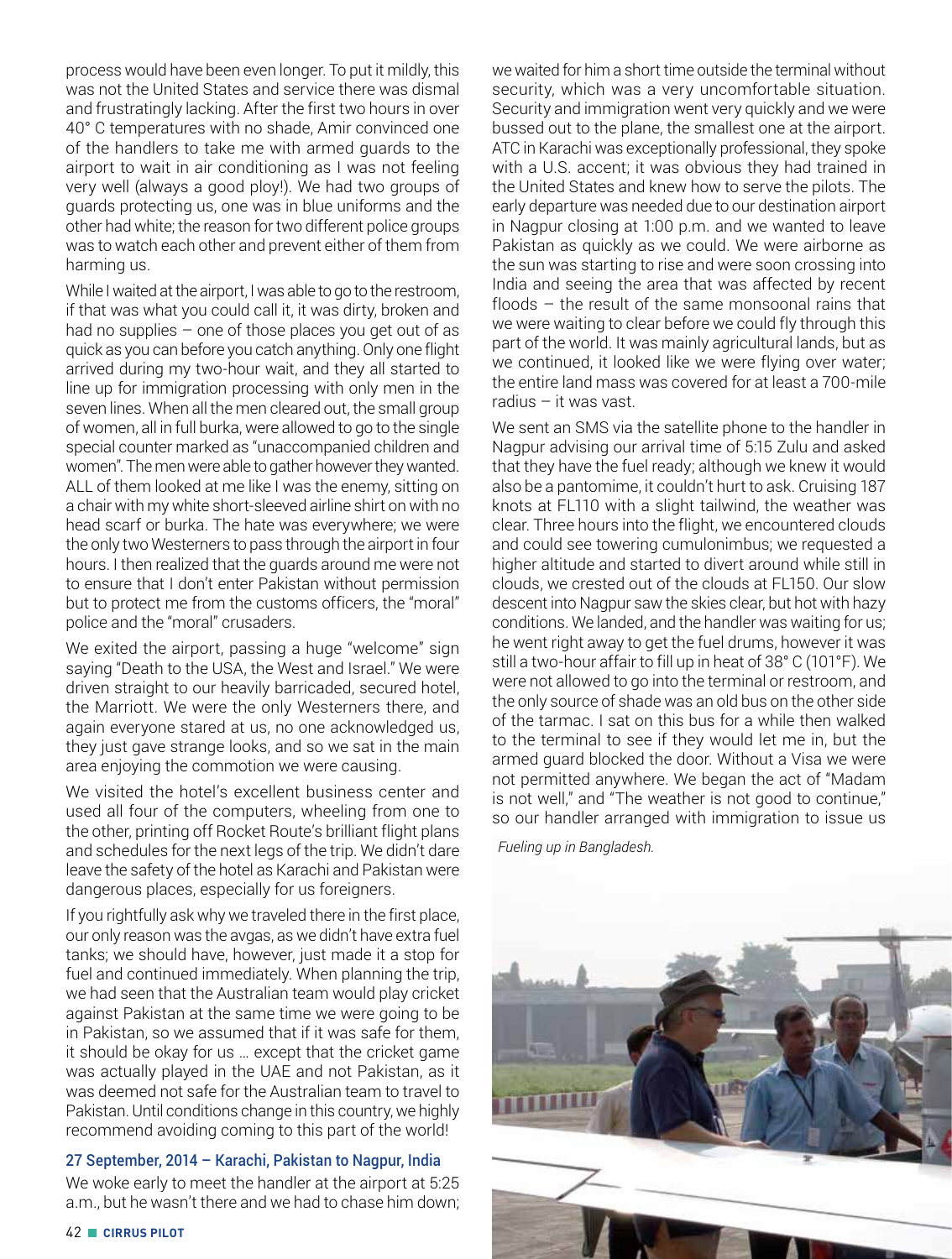

*Greeted at the airport in Pakistan.*

with a 72-hour TSV (Technical Stop Visa). The parking of the airplane and arranging the Visa took another hour; we were sure the process sped up because the airport closed at 1:00 p.m. and everyone wanted to go home. Our Visa was issued at 12:58 p.m. and we were on our way to the new Radisson Blue by 1:30. It should be noted that the fuel there was 11.5 USD a gallon, 70% cheaper than Pakistan, and more importantly, the people of India didn't look at us like we came from another planet.

#### 28 September, 2014 - Nagpur, India to Chittagong, Bangladesh

We departed Nagpur at 7:00 a.m. climbing to 9,000 feet then to FL110 with a 15-knot headwind. We



checked the winds using the Garmin Flight Data Services (GFDS) on the Perspective, and it indicated that at FL130, there was a slight tailwind of three knots and as usual, it was right. Although the view was hazy, we appreciated the boost from the tailwind and were cruising at 185 knots using only 72 percent power – conserving fuel nicely.

Nagpur tower requested to speak with us, so we changed the radio frequency back to find out what they wanted; apparently we paid short \$20, so they took the funds from the handler. What were they going to do? Everything there is cash, cash, cash and conjured to get even more cash. For example, if they say the fee is \$80 USD, they're hoping you don't have the exact amount and hand over \$100, conveniently, they have no change, so they keep the \$20. This is the process over and over. If the handler needed to pay the tower an extra \$20, then they were still on the positive side. We experienced extremely difficult processes each time we landed in this part of the world. The one thing that was consistent was the airways – in this world of highways and communications in the skies, everything was the same. It became our safe haven to be flying in the familiar world of the airspace.

Nagpur sits exactly in the middle of India; they call it zero degrees. The

#### We are proud to introduce





# **Eclipse Aerospace**

+ Kestrel Aircraft

### $=$  ONE Aviation

Eclipse Aerospace and Kestrel Aviation have joined together to form ONE Aviation. Learn more at www.ONEaviation.aero